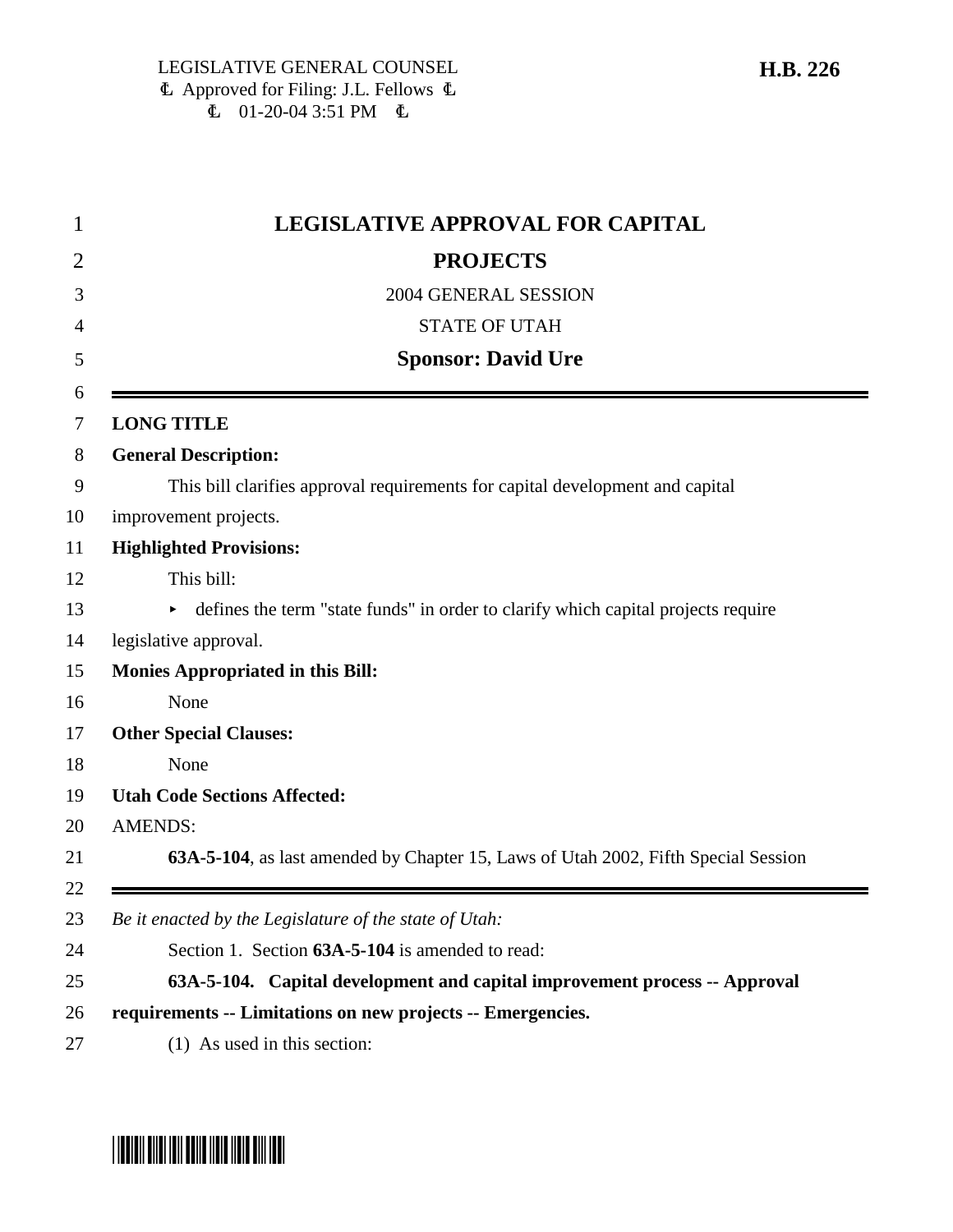**H.B. 226 01-20-04 3:51 PM**

| 28 | (a) "Capital developments" means any:                                                              |
|----|----------------------------------------------------------------------------------------------------|
| 29 | (i) remodeling, site, or utility projects with a total cost of $$1,500,000$ or more;               |
| 30 | (ii) new facility with a construction cost of $$250,000$ or more; or                               |
| 31 | (iii) purchase of real property where an appropriation is requested to fund the purchase.          |
| 32 | (b) "Capital improvements" means any:                                                              |
| 33 | (i) remodeling, alteration, replacement, or repair project with a total cost of less than          |
| 34 | \$1,500,000;                                                                                       |
| 35 | (ii) site and utility improvement with a total cost of less than \$1,500,000; or                   |
| 36 | (iii) new facility with a total construction cost of less than \$250,000.                          |
| 37 | (c) (i) "New facility" means the construction of any new building on state property                |
| 38 | regardless of funding source.                                                                      |
| 39 | (ii) "New facility" includes:                                                                      |
| 40 | (A) an addition to an existing building; and                                                       |
| 41 | (B) the enclosure of space that was not previously fully enclosed.                                 |
| 42 | (iii) "New facility" does not mean:                                                                |
| 43 | (A) the replacement of state-owned space that is demolished, if the total construction             |
| 44 | cost of the replacement space is less than \$1,500,000; or                                         |
| 45 | (B) the construction of facilities that do not fully enclose a space.                              |
| 46 | (d) "Replacement cost of existing state facilities" means the replacement cost, as                 |
| 47 | determined by the Division of Risk Management, of state facilities, excluding auxiliary            |
| 48 | facilities as defined by the State Building Board.                                                 |
| 49 | (e) (i) "State funds" means:                                                                       |
| 50 | (A) public monies raised by operation of law for the support and operation of the state            |
| 51 | government; and                                                                                    |
| 52 | (B) all other monies, funds, and accounts, regardless of the source from which the                 |
| 53 | monies, funds, or accounts are derived, that are owned, held, or administered by the state or any  |
| 54 | of its boards, commissions, institutions, departments, divisions, agencies, bureaus, laboratories, |
| 55 | or other similar instrumentalities.                                                                |
| 56 | (ii) "State funds" does not mean monies donated to an agency for a specific capital                |
| 57 | development project.                                                                               |
|    |                                                                                                    |

58 (2) The State Building Board, on behalf of all state agencies, commissions,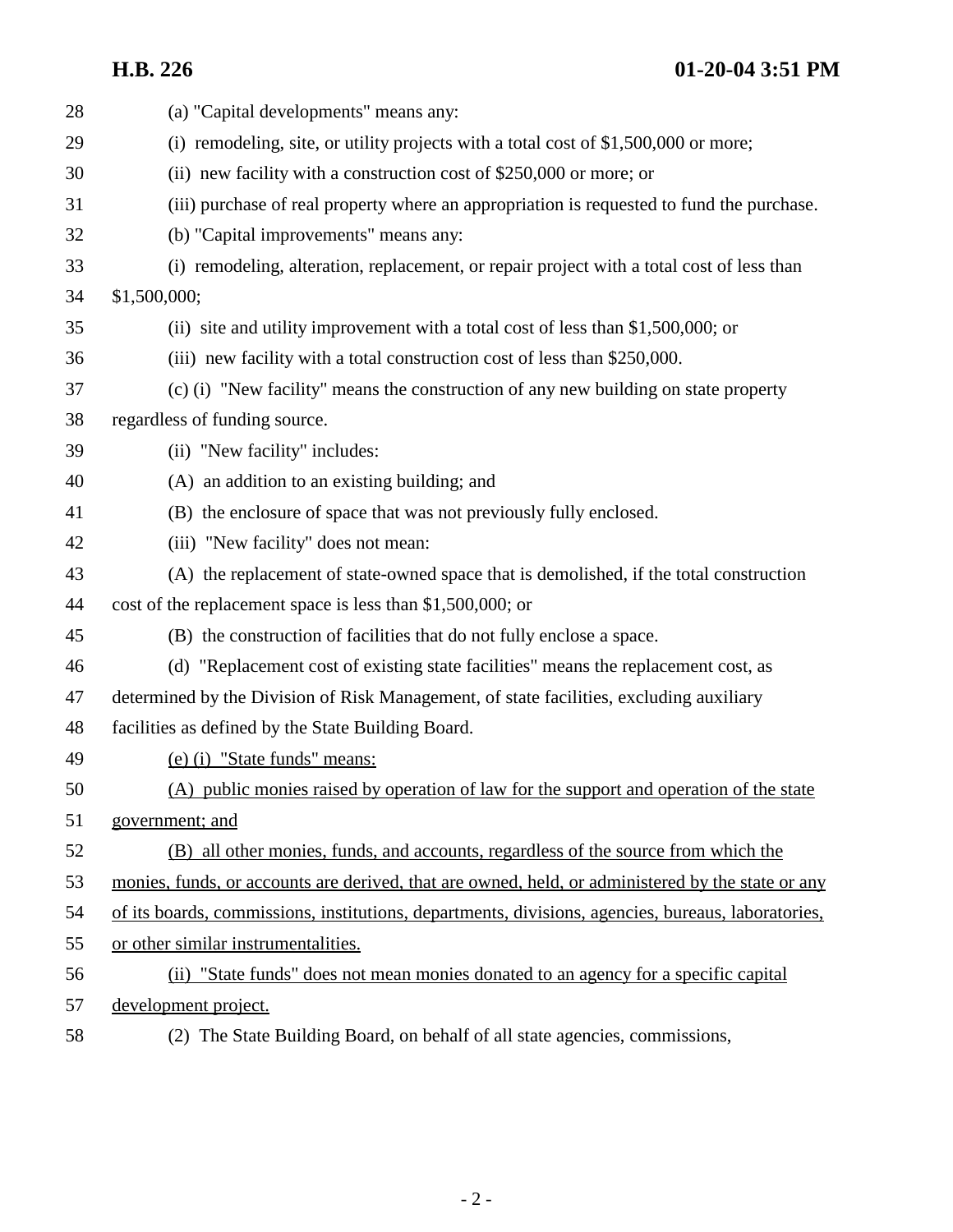# **01-20-04 3:51 PM H.B. 226**

| 59 | departments, and institutions shall submit its capital development recommendations and            |
|----|---------------------------------------------------------------------------------------------------|
| 60 | priorities to the Legislature for approval and prioritization.                                    |
| 61 | $(3)$ (a) Except as provided in Subsections $(3)(b)$ , $(d)$ , and $(e)$ , a capital development  |
| 62 | project may not be constructed on state property without legislative approval.                    |
| 63 | (b) Legislative approval is not required for a capital development project if the State           |
| 64 | Building Board determines that:                                                                   |
| 65 | (i) the requesting agency or institution has provided adequate assurance that state funds         |
| 66 | will not be used for the construction of, operations and maintenance to, and immediate or         |
| 67 | future capital improvements to the resulting facility; and                                        |
| 68 | (ii) the use of the state property is:                                                            |
| 69 | (A) appropriate and consistent with the master plan for the property; and                         |
| 70 | (B) will not create an adverse impact on the state.                                               |
| 71 | (c) The Division of Facilities Construction and Management shall maintain a record of             |
| 72 | facilities constructed under the exemption provided in Subsection(3)(b).                          |
| 73 | (d) Legislative approval is not required for:                                                     |
| 74 | (i) the renovation, remodeling, or retrofitting of an existing facility with nonstate funds;      |
| 75 | (ii) facilities to be built with nonstate funds and owned by nonstate entities within             |
| 76 | research park areas at the University of Utah and Utah State University; or                       |
| 77 | (iii) facilities to be built at This is the Place State Park by This is the Place Foundation      |
| 78 | with funds of the foundation, including grant monies from the state, or with donated services or  |
| 79 | materials.                                                                                        |
| 80 | (e) (i) Legislative approval is not required for capital development projects to be built         |
| 81 | for the Department of Transportation as a result of an exchange of real property under Section    |
| 82 | $72 - 5 - 111.$                                                                                   |
| 83 | (ii) When the Department of Transportation approves those exchanges, it shall notify              |
| 84 | the president of the Senate, the speaker of the House, and the cochairs of the Capital Facilities |
| 85 | and Administrative Services Subcommittee of the Legislature's Joint Appropriation Committee       |
| 86 | about any new facilities to be built under this exemption.                                        |
| 87 | (4) (a) The State Building Board, on behalf of all state agencies, commissions,                   |
| 88 | departments, and institutions shall by January 15 of each year, submit a list of anticipated      |
| 89 | capital improvement requirements to the Legislature for review and approval.                      |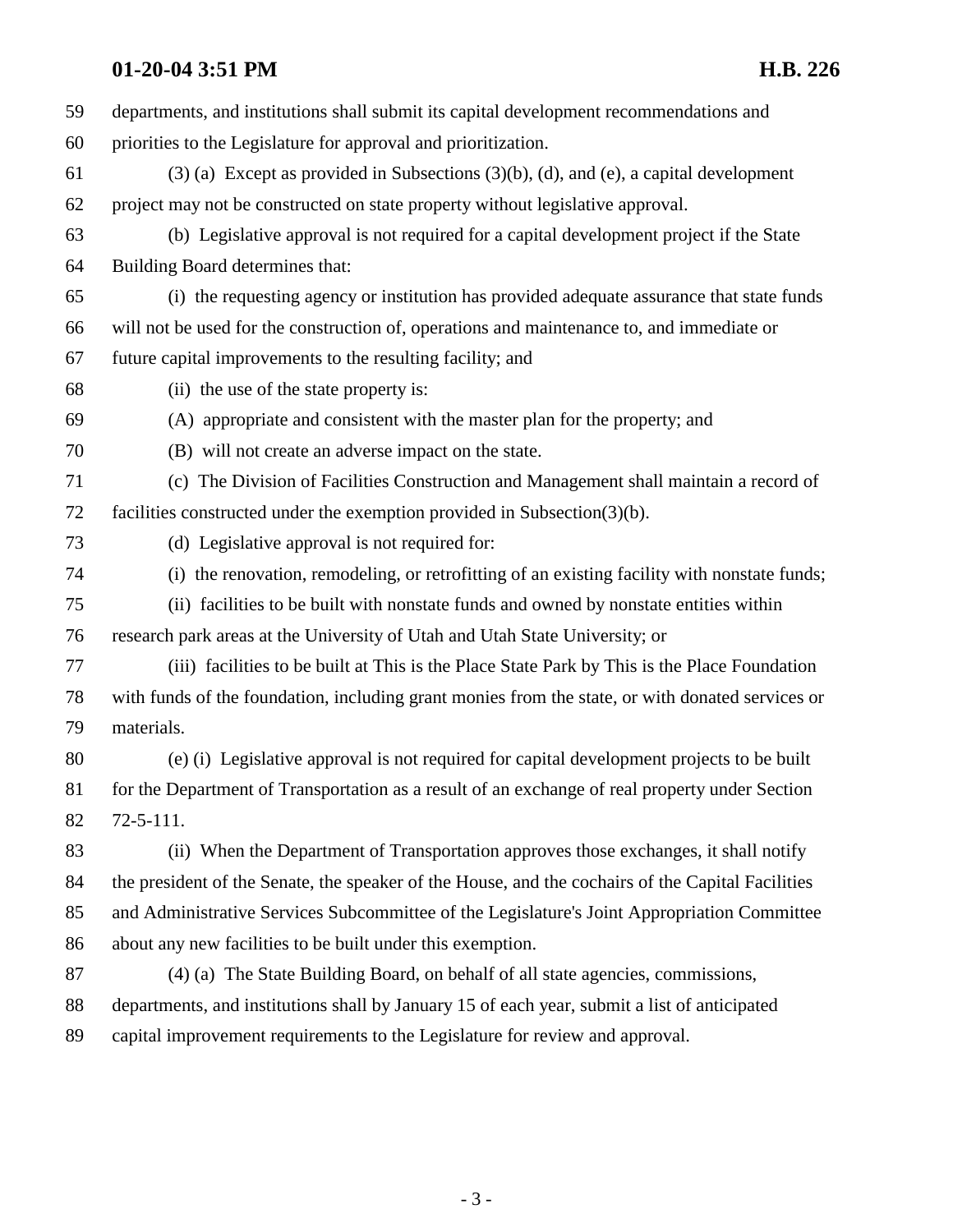### **H.B. 226 01-20-04 3:51 PM**

- 90 (b) Unless otherwise directed by the Legislature, the building board shall prioritize 91 capital improvements from the list submitted to the Legislature up to the level of appropriation 92 made by the Legislature.
- 93 (c) In prioritizing capital improvements, the building board shall consider the results of 94 facility evaluations completed by an architect/engineer as stipulated by the building board's 95 facilities maintenance standards.
- 

96 (5) The Legislature may authorize:

97 (a) the total square feet to be occupied by each state agency; and

98 (b) the total square feet and total cost of lease space for each agency. 99 (6) (a) Except as provided in Subsection (6)(b), the Legislature may not fund the design

100 or construction of any new capital development projects, except to complete the funding of

- 101 projects for which partial funding has been previously provided, until the Legislature has
- 102 appropriated 1.1% of the replacement cost of existing state facilities to capital improvements.

103 (b) (i) As used in this Subsection (6)(b), "operating deficit" means that estimated 104 General Fund or Uniform School Fund revenues are less than budgeted for the current or next 105 fiscal year.

- 106 (ii) If the Legislature determines that an operating deficit exists, the Legislature may, in 107 eliminating the deficit, reduce the amount appropriated to capital improvements to 0.9% of the 108 replacement cost of state buildings.
- 109 (7) (a) If, after approval of capital development and capital improvement priorities by 110 the Legislature under this section, emergencies arise that create unforeseen critical capital 111 improvement projects, the State Building Board may, notwithstanding the requirements of Title 112 63, Chapter 38, Budgetary Procedures Act, reallocate capital improvement funds to address 113 those projects.
- 114 (b) The building board shall report any changes it makes in capital improvement 115 allocations approved by the Legislature to:
- 116 (i) the Office of Legislative Fiscal Analyst within 30 days of the reallocation; and
- 117 (ii) the Legislature at its next annual general session.
- 118 (8) (a) The State Building Board may adopt a rule allocating to institutions and 119 agencies their proportionate share of capital improvement funding.
- 120 (b) The building board shall ensure that the rule: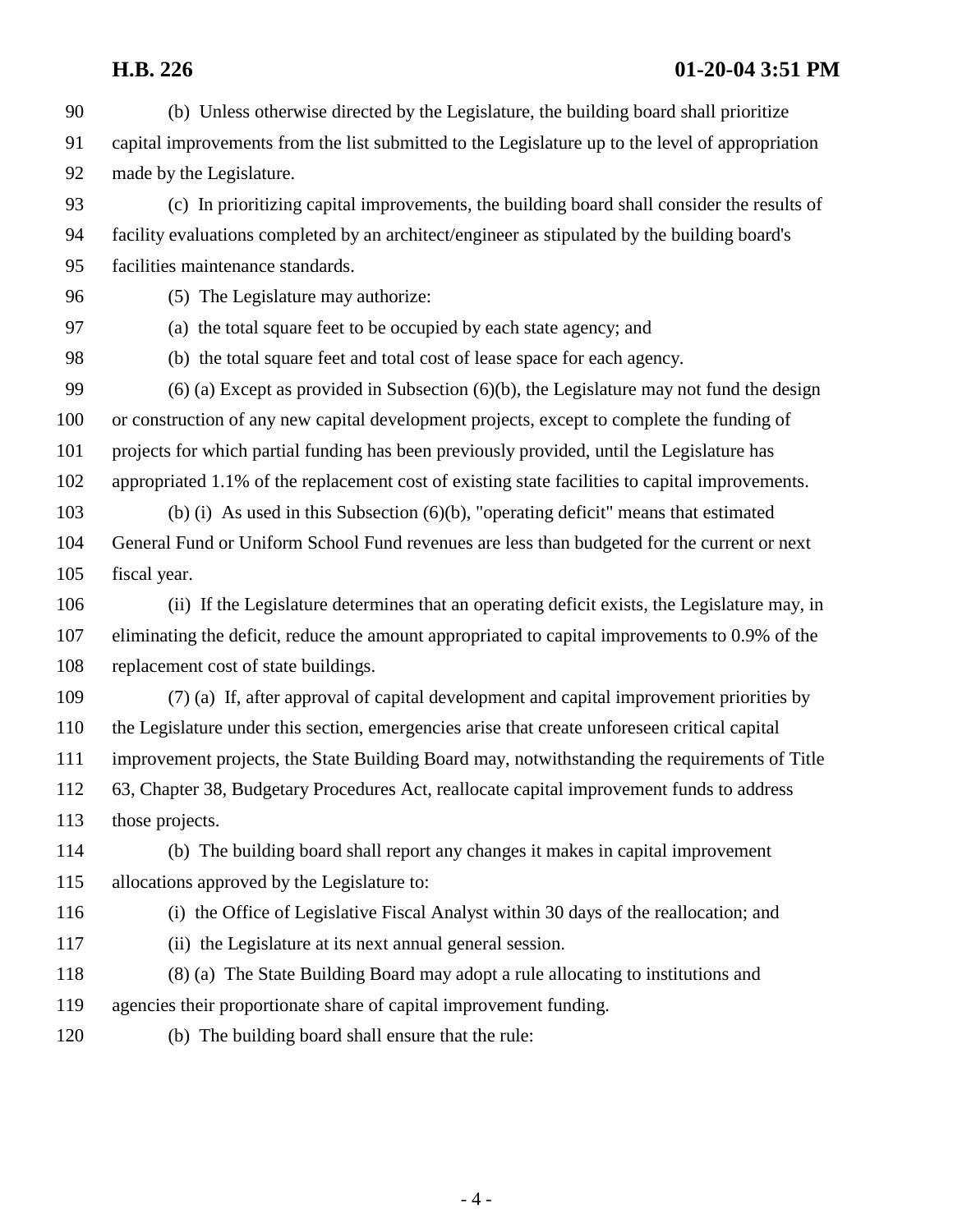### **01-20-04 3:51 PM H.B. 226**

- 121 (i) reserves funds for the Division of Facilities Construction and Management for 122 emergency projects; and
- 123 (ii) allows the delegation of projects to some institutions and agencies with the
- 124 requirement that a report of expenditures will be filed annually with the Division of Facilities
- 125 Construction and Management and appropriate governing bodies.
- 126 (9) It is the intent of the Legislature that in funding capital improvement requirements
- 127 under this section the General Fund be considered as a funding source for at least half of those
- 128 costs.

### **Legislative Review Note as of 1-15-04 7:58 AM**

A limited legal review of this legislation raises no obvious constitutional or statutory concerns.

#### **Office of Legislative Research and General Counsel**